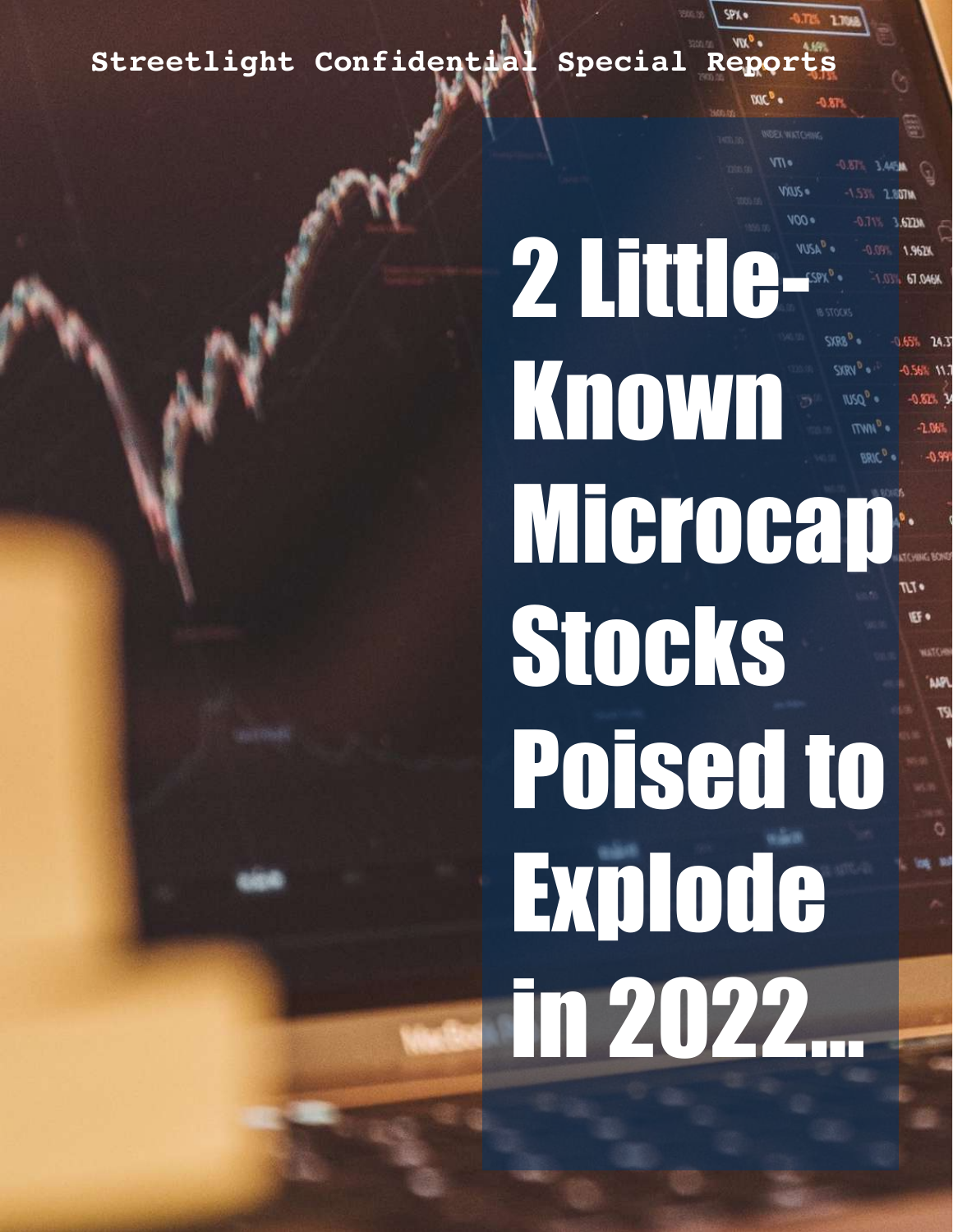# 2 Little-Known Microcap Stocks Poised to Explode in 2022…

# **COMPANY #1: VISION MARINE TECHNOLOGIES (VMAR)**

Vision Marine Technologies (VMAR) IPO-ed on the Nasdaq in late November 2020, but due to a mix of COVID-related challenges and, frankly, a lack of investor awareness, the company's stock has drifted from a high of near \$18 to near \$4.

If you're unfamiliar with electric boats, don't fret. It's a market that's still in its infancy. But it wasn't so long ago that we would've said the same thing about Tesla and the electric car market!

You can see how quickly investors have embraced the rush to electric vehicles by the market caps of the major EV players: Tesla at \$915 billion, Lucid at \$30 billion, and Rivian at \$28 billion. With the global recreational boat market projected to reach \$23.6 billion by 2027, I think it's about time we take a hard look at electric boats too!

And don't forget the government's push to go green. Electric cars aren't the only EVs state, and federal governments are looking to endorse.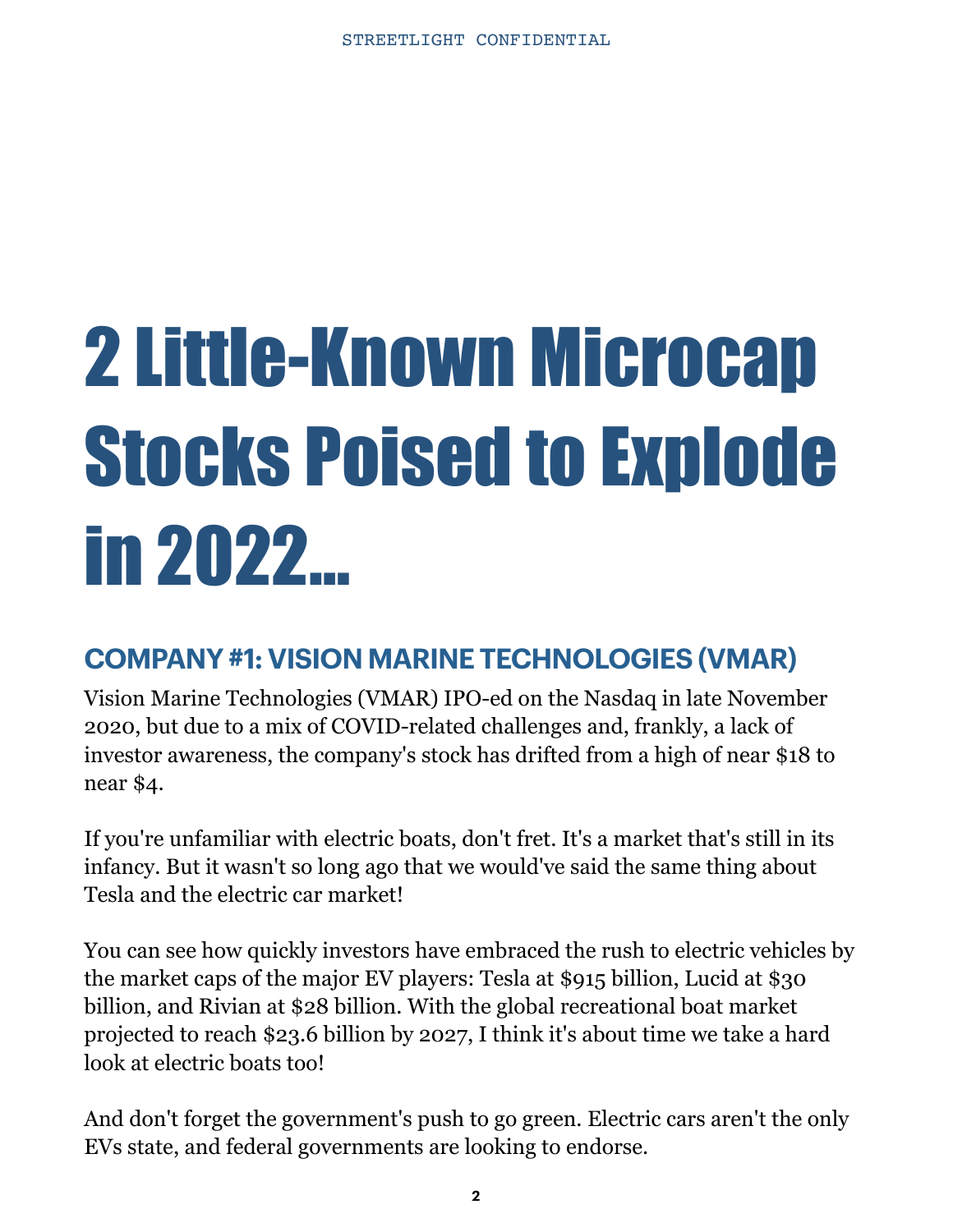In its literature, the company points out that with cities and local municipalities beginning to ban or restrict the use of gasoline and diesel-powered boats from local lakes and rivers, the time for boating enthusiasts to embrace a greener option is now.

Now, before I tell you about VMAR's fully-electric powertrain system and its enormous addressable market, we need to talk numbers.



## **Vision Marine Technologies, Inc.**

Source: Barchart.com

# **Financial Stability in an Unstable Market**

With more than \$7.5 million in cash, virtually no long-term debt, and a pathway to positive cash flow, risk-minded investors can find a lot to like in Vision Marine's financials.

I want you to think about that cash figure for a moment.

With \$7.5 million in the bank as of February 2022, more than 20% of the company's market cap comprises cold, hard cash. And while the company did burn through \$3.3 million in its most recent quarter, management believes a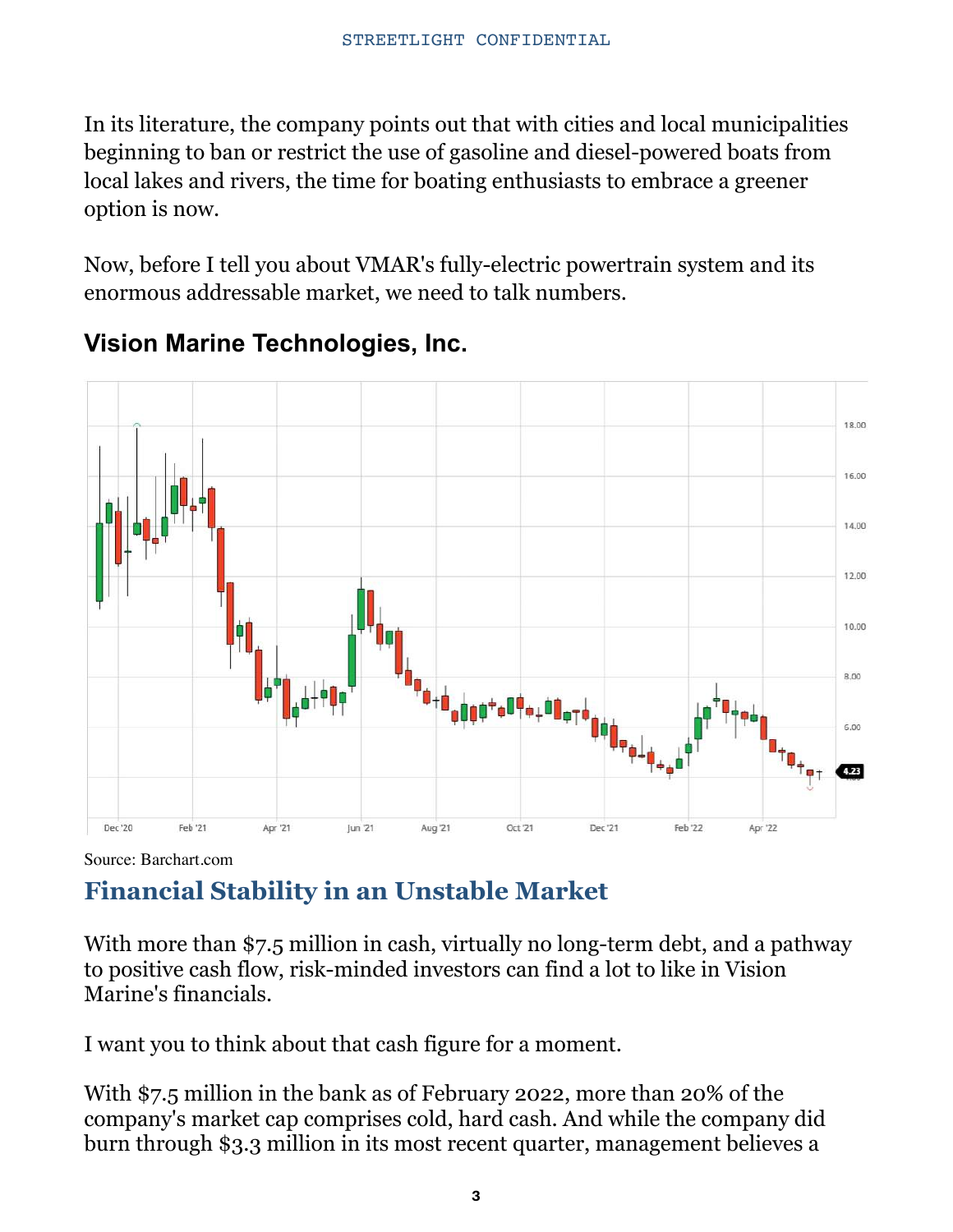transition to positive free cash flow is within arm's reach, potentially as soon as year-end.

As far as the company's share structure is concerned, with roughly 8.3 million shares outstanding and options, priced between \$2.07 and \$2.76, representing an additional 964,000 outstanding shares, I definitely consider Vision Marine to have a tight share structure.

Now, while it's easy to understand the value of a \$37 million company with \$7.5 million sitting in cash and no meaningful amount of long-term debt, you might not be clear on what a tight share structure means.

With a fully diluted (shares outstanding and existing options) share structure of around 9.25 million shares, and no significant outstanding warrants, the first whiff of increased business momentum or strong revenue growth will likely send the company's shares higher.

It doesn't take a significant investment to send a stock soaring when there are so few shares outstanding.

## **Vision Marine's Secret Sauce**

Before I tell you about VMAR's growth engine — its electric powertrain systems — I need to tell you about the company's boat manufacturing and rental divisions quickly.

To be clear, I'm going to gloss over these divisions, but not because they're poorly run or losing money. Quite the opposite, their rental division is very profitable.

But here's what you need to understand...

I'm not interested in what VMAR can accomplish over the next few years based solely on renting its boats. I want explosive potential. And for that, the company needs to achieve its goal of becoming a major supplier of electric powertrain systems to boat manufacturers.

As far as VMAR's rental division is concerned, the company's Newport Beach, CA division reported an incredible \$4.33 million from a single facility in 2021. And based on that success, the company has decided to expand its operations in Florida.

And look, I'm thrilled that VMAR can generate more than \$4 million from renting boats. Frankly, that's free cash flow that can help fund the electric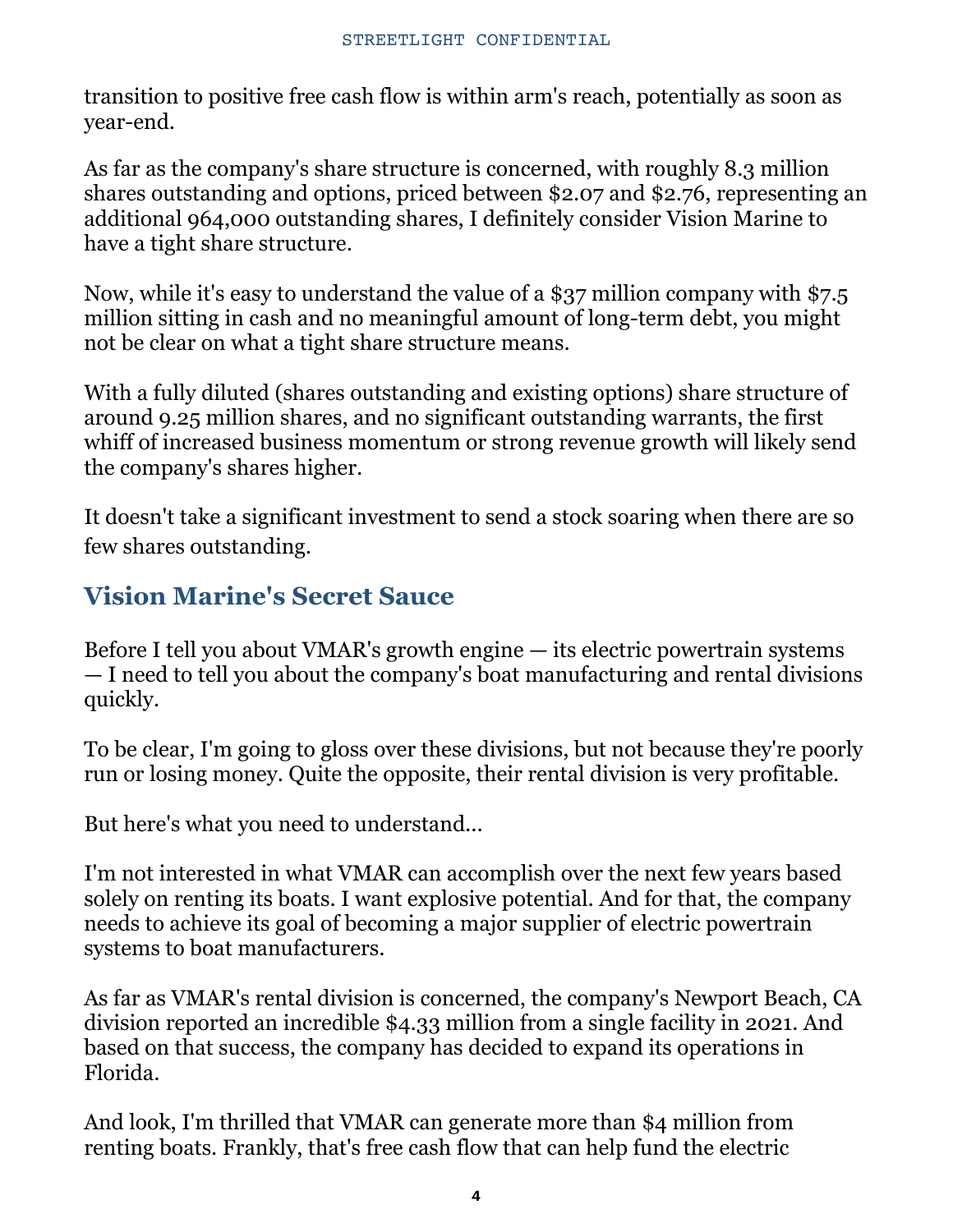powertrain systems unit. But at the end of the day, what will turn this company into a fantastic investment is if it can lock up even a tiny portion of the domestic boat market with its electric motors.

So, what's a powertrain system?

According to Vision Marine, "a powertrain system is a vehicle's infrastructure that converts energy into movement. In an electric boat, that infrastructure starts at the battery pack, continues with an inverter, goes to the motor, and ends with the propeller."

VMAR's E-Motion engine is efficient, easy to maintain, and inexpensive to charge. But unless you're familiar with boat motors, you'll probably miss the part about the company's powertrain being 94% efficient.

And I wish the company highlighted that its 94% efficiency far surpasses the 54% efficiency rating recorded from its principal competitor's powertrain technology.

Here's some more specialty insight for you from the folks at Vision Marine.



"The efficiency of a powertrain system determines the range of a boat on a single battery charge and the speed at which the boat operates." And as you know, when it comes to boats or cars, today's consumers want range and speed!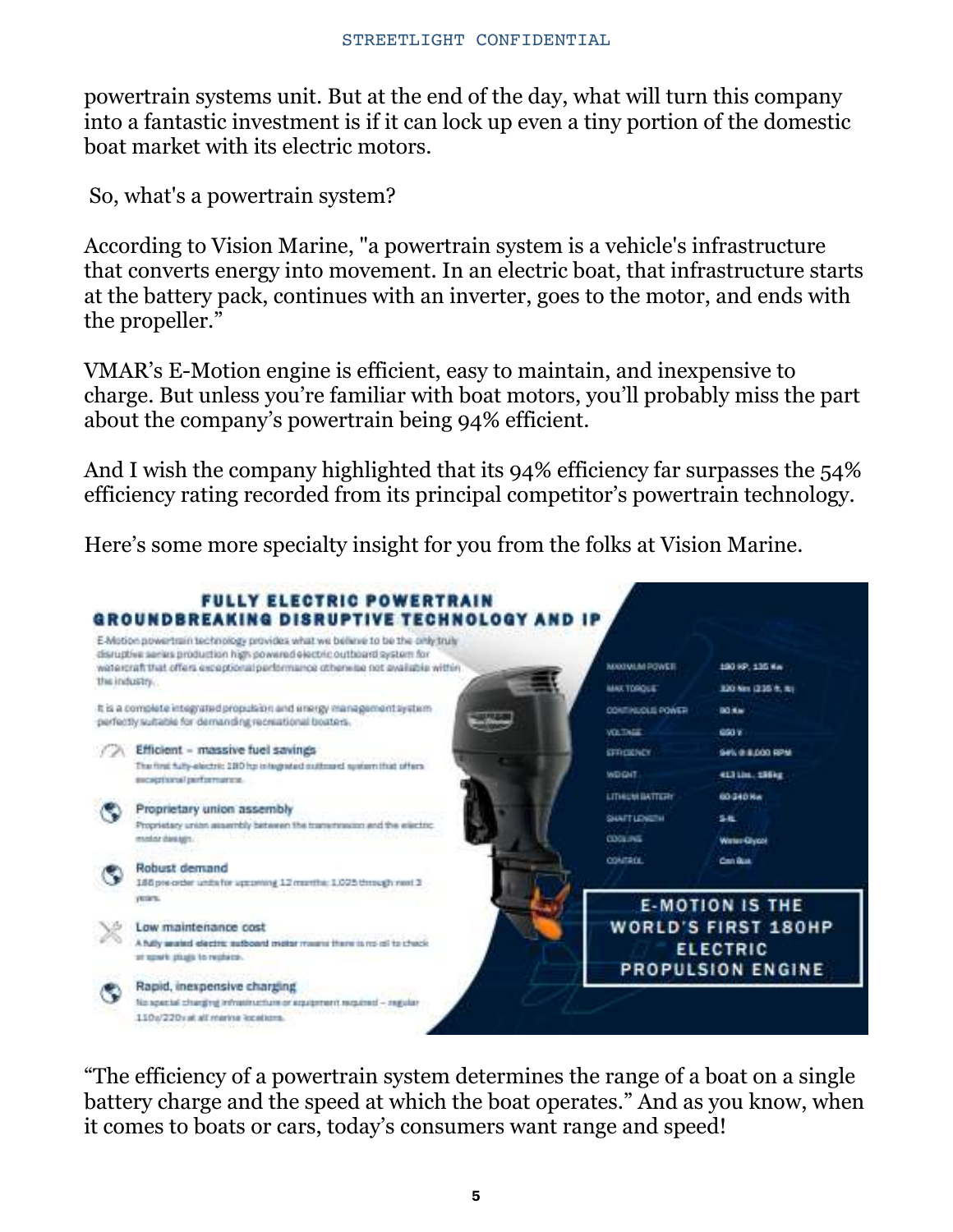# **A Multi-Billion Dollar Opportunity**

Living in the mountains, I'm more of a skier than a boater. But I don't need to own a boat to appreciate the massive opportunity facing Vision Marine.

In 2018, the National Marine Manufacturers Association (NMMA) estimated the US domestic outboard engine market was worth nearly \$3 billion. They expect the market to explode to around \$17 billion by 2025.

And according to a more recent report from Global Market Insights, Inc, the worldwide addressable recreational boating market is set to surpass \$63 billion by 2026.

Numbers like \$17 billion and \$63 billion are huge.

But when you remember that Vision Marine's market cap is only \$37 million, we're talking about a genuinely enormous market opportunity. Frankly, Vision Marine doesn't need to capture too much of that market for investors to realize a sizable return on an investment in the company's stock.

# **E-MOTION MARKET OPPORTUNITY**

#### Surging US market growth to US\$17B in 2025

As of 2018, according to NMMA, the US domestic outboard engine. market size alone was valued at US\$2.98 and is expected to grow to US\$17B by 2025. The global marine outboard engine market is forecasted to post a CAGR of 7.3% by 2025. \*https://www.gmineighte.com/industry-enelysis/nationstienginee-mark

#### **Advancements in Battery Technologies Fuels Growth**

Significant and ongoing advancement in battery technology that offers far greater range and significantly higher speed is driving the demand for the electric boat market worldwide. Advantages offered by Vision Marina Technologies<sup>re</sup>, such as performance, range, noiseless, smokeless, less vibration and less engine maintenance than the traditional ICEs, are fueling growth.

**Worldwide Recreational Boating** Market size is set to surpass USD \$63 billion by 2026, according to a new research report by Global Market Insights, Inc.

Oh, and before I forget ...

While the company has yet to commercialize its electric powertrains, they have non-binding letters of intent from original equipment manufacturers (OEMs) to purchase over 1,000 powertrains.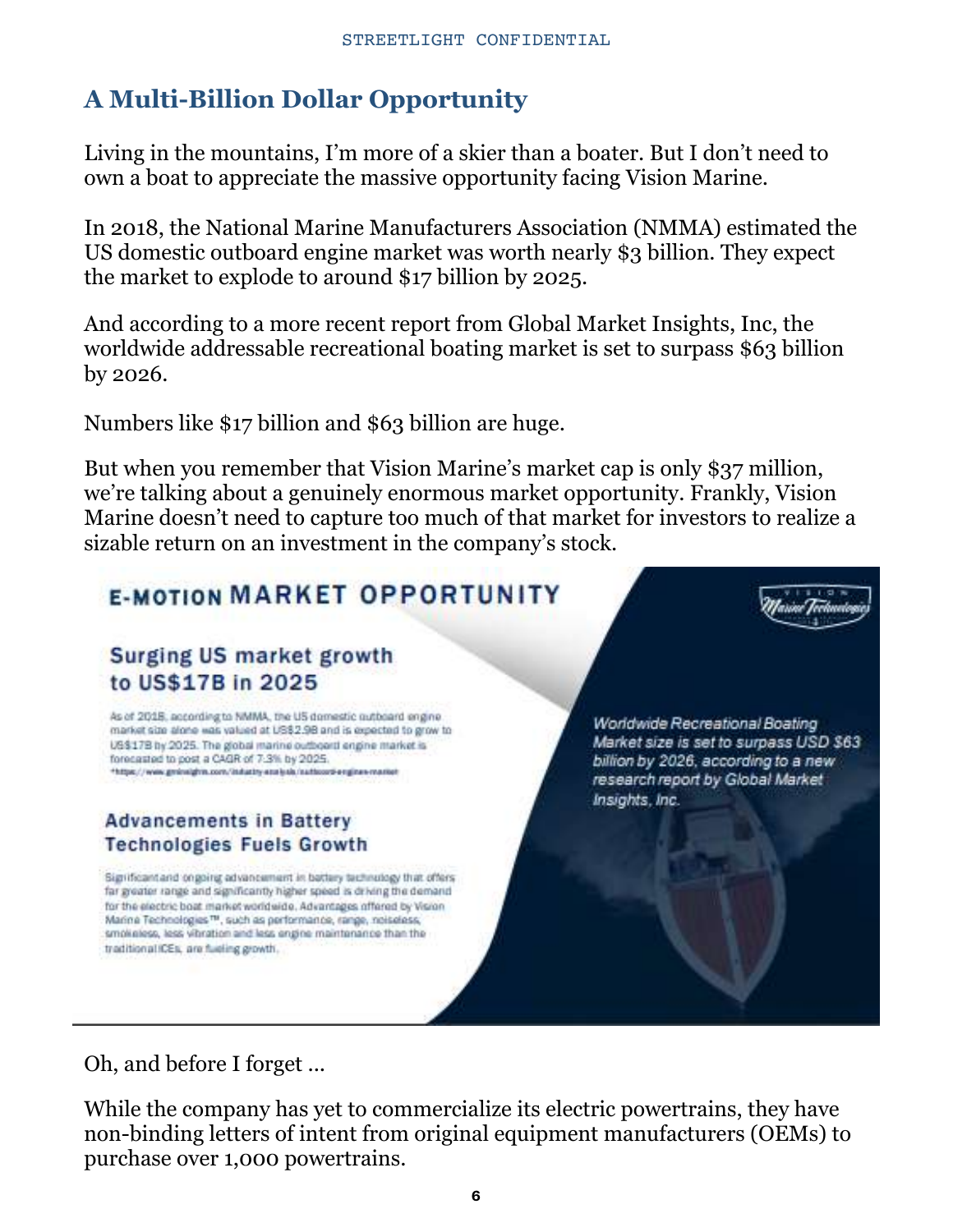And with the projected sales price for the first electric outboard powertrain system coming in at around \$100,000, these LOIs solidify my view that the company's primary growth drive moving forward is its fully electric powertrain.

## **Potential Flies in the Ointment**

An investment in anything carries with it some degree of risk.

With a market cap of only \$37 million, Vision Marine is unquestionably a microcap stock. If the company burns through its cash at the current rate for another two quarters, it WILL be in a cash crunch and forced to raise money — potentially at unfavorable rates.

Remember, with the Federal Reserve hiking interest rates, VMAR could be forced to pay a significantly higher interest rate than it would have just six months ago.

Another risk is a recession…

Boats aren't cheap.

And just like the early days of electric vehicles, owning a boat with an electric motor is a luxury. If the economy takes a sharp turn lower due to the Fed's rate hikes or out-of-control inflation, VMAR may struggle to sell its electric powertrains.

A final concern is the ongoing supply chain challenges. We all know the story: The global supply is a hot mess, especially for EV batteries. And frankly, with no indication that the supply chain will improve anytime soon, this could plague the company for a long time.

All these challenges aside, I want you to know that I agreed to be an advisor for the company a few months ago for one simple reason: I believe Vision Marine has the corporate leadership, the technology, and the internal support to become a significant player in the electric boat space.

#### **Suffice to say I own shares of Vision Marine**

Boating enthusiasts will transition away from internal combustion engines to electric powertrains.

And with Vision Marine's head start, which I believe could be as much as a couple of years, I think this company can jump to an early lead and set itself up to be an acquisition target for a large boat or engine manufacturer.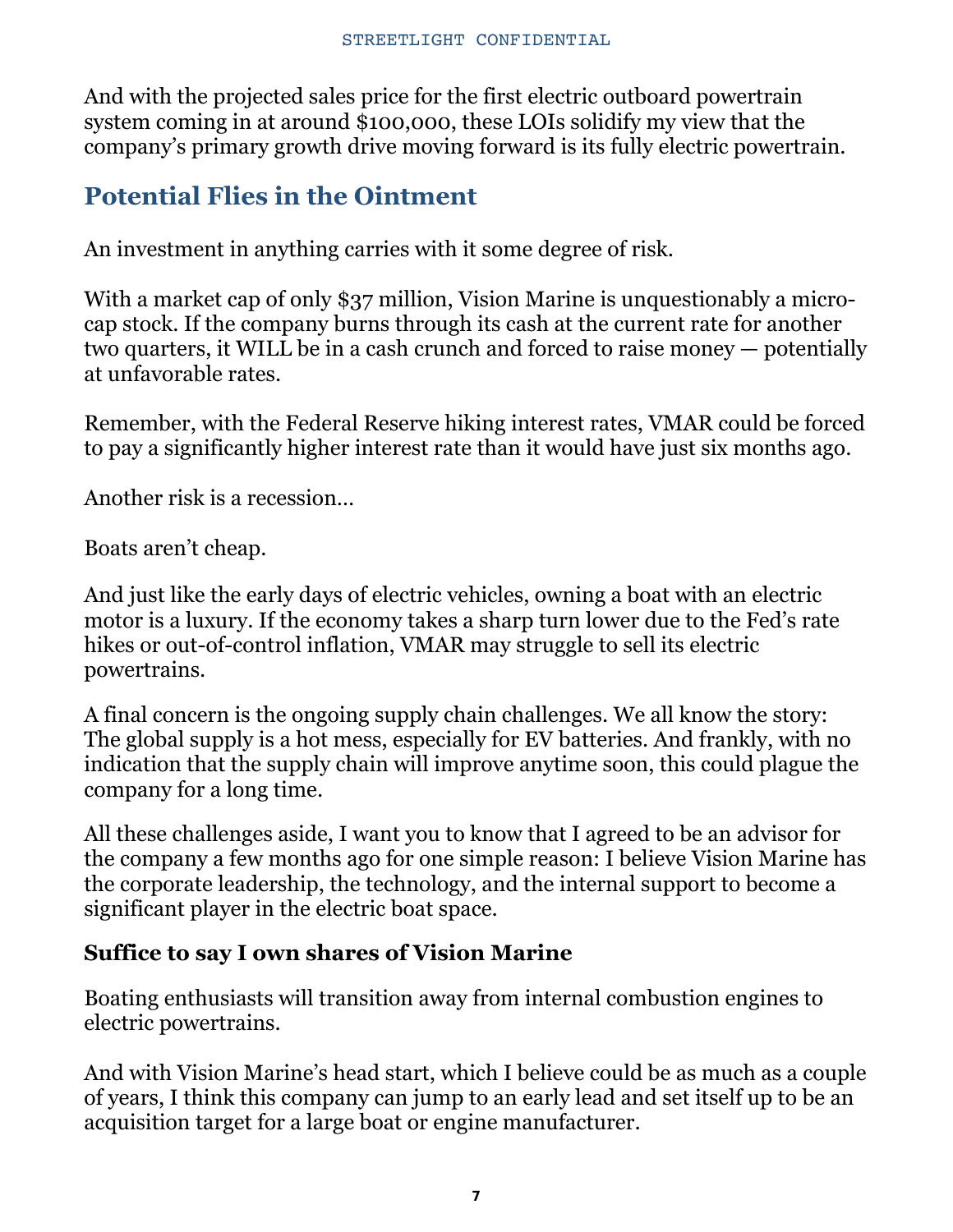# **COMPANY #2: WONDERFI TECHNOLOGIES INC (WONDF)**

Finding the next potential home run in the equities markets became a lot more difficult over the past year. No longer can investors look to companies that are developing technology or products years into the future. A change in sentiment and interest rates will do that. It is tough on all small companies.

When this occurs in the marketplace, it creates the opportunity to find hidden gems, beaten down along with the crowd even as they continue to perform. I believe we've identified one of those gems in WonderFi (WONDF), a \$100 million market cap company operating north of the border.



## **Wonderfi Technologies, Inc.**

WonderFi is a compliant centralized & decentralized financial services company offering a simple, all-in-one user interface.

The company aims to create the leading global platform that unifies and democratizes access to digital assets in a compliant manner. Simply put, they are building the gateway to DeFi via a licensed crypto marketplace.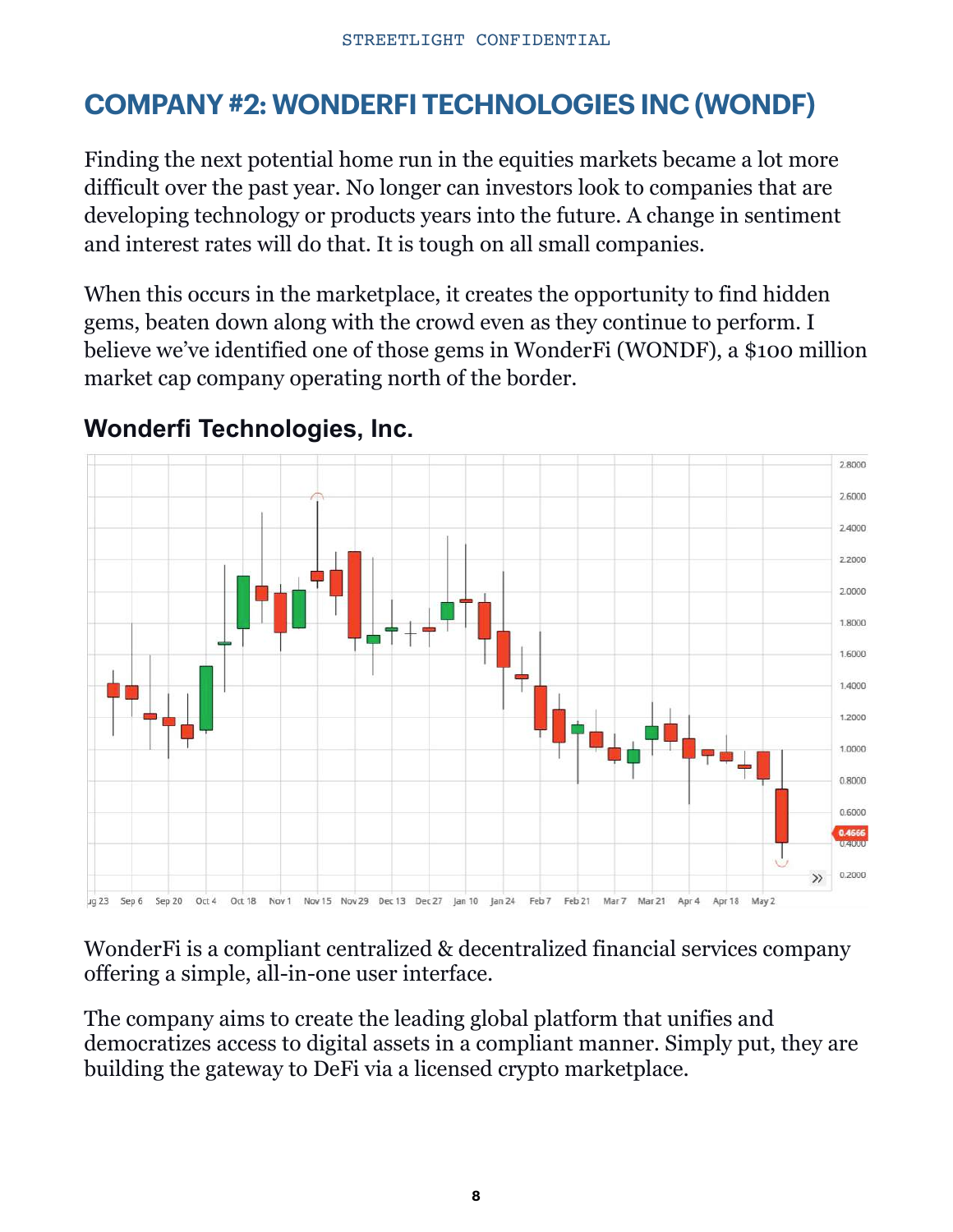WonderFi will become one of the first, if not the first, tax compliant reporting DeFi apps on the market, offering investors relief from the tax headache of managing crypto trades and NFT transactions.

The company recently purchased Bitbuy, the first licensed and largest crypto exchange in Canada. The combined companies boast over 650,000 users. Shortly after that, WonderFi announced it had entered a definitive agreement to acquire Coinberry in a \$38.3 million all-stock deal.

Coinberry is a leading crypto asset trading platform and Canada's first pure-play licensed broker that will further increase WonderFi's user base to more than 750,000 users and add an asset that produced over \$13 million in revenue last year along with \$100 million in assets under custody.

As of the second quarter of 2022, WonderFi has begun generating revenue, so it will soon shake the pre-revenue moniker that can pin valuations to the floor. Additionally, it now boasts more than \$400 million in assets under custody. With no debt and \$40 million in cash and crypto assets, WonderFi can continue consolidating in Canada and other international markets in both the centralized and decentralized space.

With the support of big investors like Kevin O'Leary (Mr. Wonderful), Josh Reynolds (social media influencer), and Sam Bankman-Fried (Founder & CEO of FTX), WonderFi has been able to leverage these relationships to maintain a low customer user acquisition cost and become the largest player in Canada.

# **The Upsides and the Risks**

Market potential sits around \$1 trillion for CeFI, DeFi, GameFi, and NFTs, with DeFi growing at 130% CAGR over the past three years and NFTs at 673%. The GameFi market is only beginning to blossom.

WonderFi is valued at \$133 per user vs. Coinbase at \$200 per user and Kraken at \$2500 per user. None of these companies possess DeFi, GameFi, or NFTs, which is 1.5 times as large as the CeFi market. This implies a 5x to 10x upside for WonderFi. Additionally, they've already been approached by four major Canadian financial institutions.

That said, despite having a centralized model, regulations around DeFi, GameFi, and NFTs could always take an unforeseen turn and impact business.

Furthermore, if crypto and/or NFTs were to crash and the trading volume dried up, WonderFi's growth would halt.